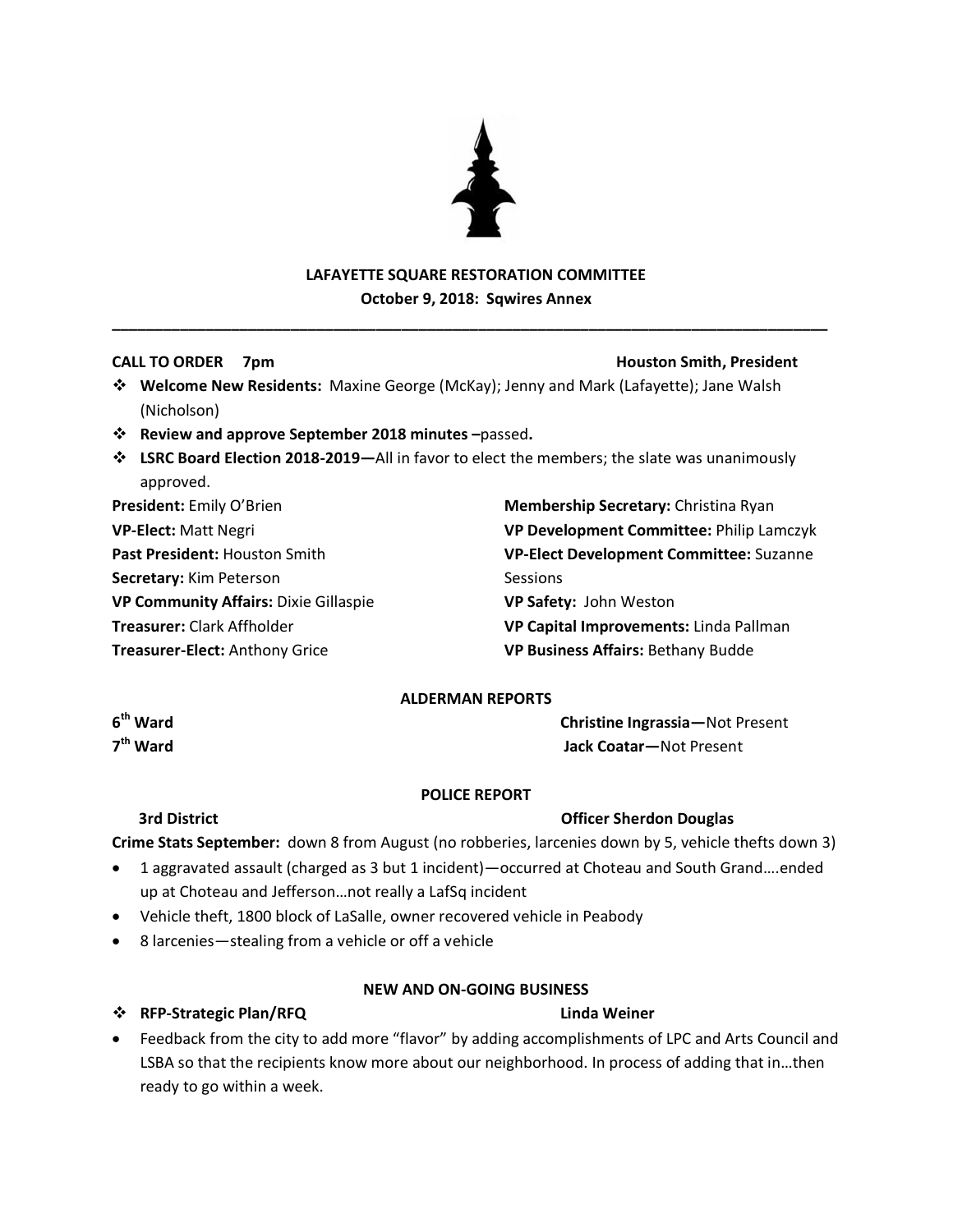# **Budget Committee Clark Affholder/John Schoemehl**

- Clark and John are getting together the committee leaders to get budget numbers for 2019 to present to membership.
- **Email proposed budget to [treasurer@lafayettesquare.org](mailto:treasurer@lafayettesquare.org)**
- Due by October 15 or ask for an extension.

### **Lafayette Square Parlor Tour Pat Jones**

- 6 house confirmed with additional prospects…still need 4 more
- **•** If interested talk to Pat Jones or Suzanne Sessions

### **SAFETY REPORTS**

# ◆ VP Safety **John Weston**

- We depend a lot on the police and appreciate donations to the substation of drinks and snacks while they do their reports.
- Looking for a cleaning company for the substation to come about once per month.
- Part of the issue with the technology (i.e. cameras) we have in the neighborhood is how we want to share that information with the police. *Discussing having a registry within the neighborhood*; residents giving names and phone numbers to the safety committee in order to be contacted (by the safety committee) when there is incident for which footage might be helpful. ..versus posting publicly on Nextdoor and other social media.

# **<sup>** $\cdot$ **</sup> Problem Properties Ron Taylor Ron Taylor**

- **1009 Dolman** (across from Eden Lofts)—on July 11 the owner had 90 days to remedy the situation; talked to city councilor for problem properties, and he expected the owners to come in with their own demolition contractor. There was an application for a CITY demolition permit requested for \$56K, and city says they have the right to do it.)
- **1625-27 Carroll**—Requested owner come to Development Committee; owner agreed…we shall see. There are active permits but for electrical and interior work, and it needs a LOT of exterior work.
- **Cobblestones**—Months ago, membership voted to have asphalt on Mississippi and cobblestones on the side. The asphalt had almost dried when there were two contractors: sewer contractor had cut through concrete so replaced with concrete. Contractor for Ameren/UE took out cobblestones….there was an agreement many years ago (20?) that if contractors took out cobblestones then they have to replace it with cobblestone, but cannot be located.  $\rightarrow$  We need to get a WRITTEN agreement with the city for this! (Include 2300 Rutger and Benton Place brick/cobble). (Urban Plan makes mention of this.)
- Matt Negri—Proposing a committee to fundraise (go after MSD, Ameren, etc. for \$) to restore the cobblestones that have been concreted.

### **Block Captains/Alleys Glenn Eckert—not present/Dixie Gillaspie**

 Block Captains are a key volunteer position to be a liaison between residents and safety, neighborhood association, etc. There are blocks without captains, and we'd love to have those filled.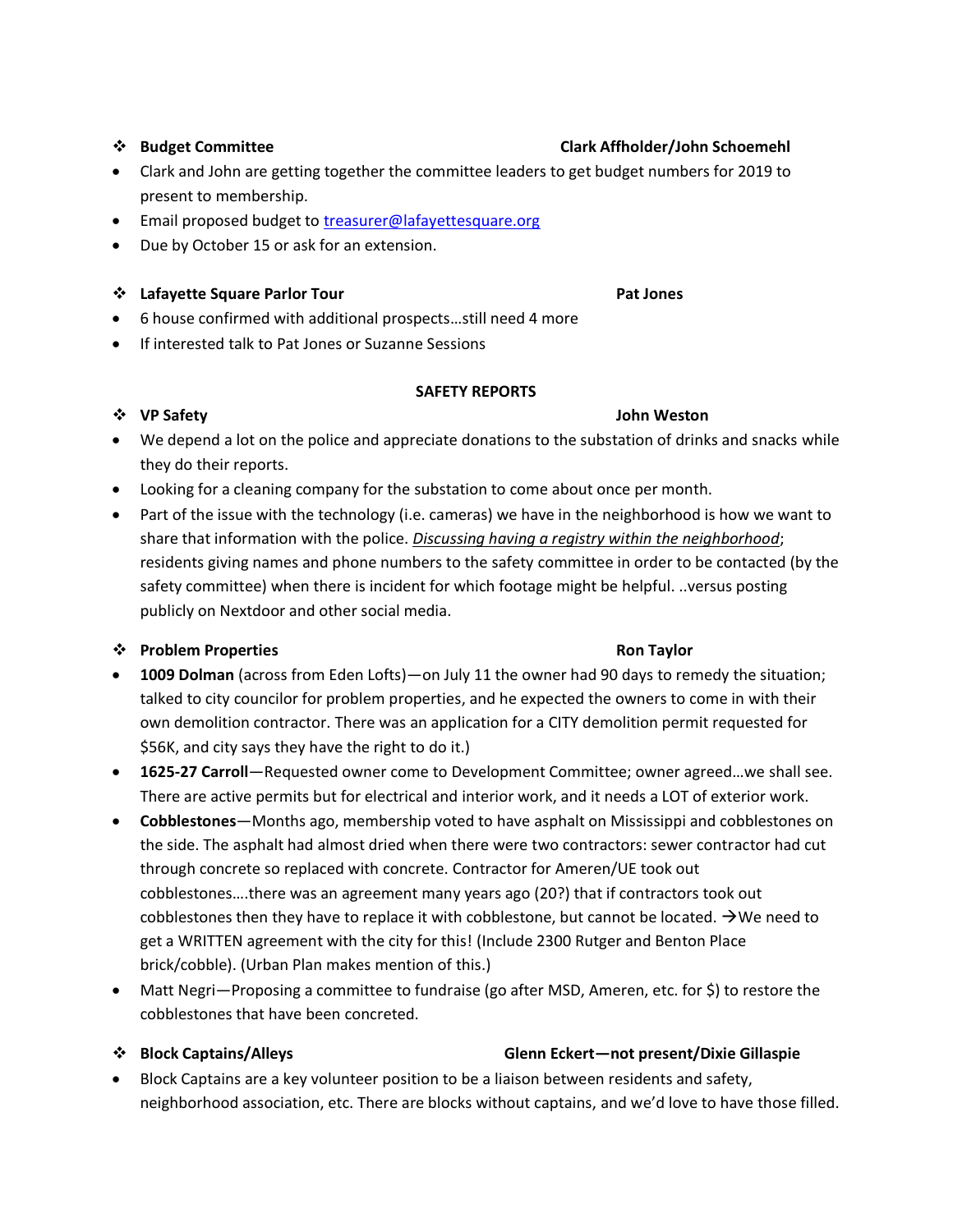# **COMMITTEE REPORTS**

\$242K combined in checking/savings; please submit committee budgets by October 15.

# **19. Capital Improvements Mary Visintainer** Mary Visintainer

- Carroll—Moving hydrant…then sidewalk people…then fence
- Fence from Zumwalt down to cul-de-sac is moving along; papers with city are signed and check in the mail
- Signage along Park Ave Pilot Project—have met with one of the companies, looking at the posts
- Rutger Ave—have asked for help from BPS to help move along; Christine Ingrassia says she will help move that along
- Meeting on November 14 at Park House—new members welcome! Use Urban Plan as direction for projects we should do in the neighborhood.

### **◆ Membership Christina Ryan**

• Around 175 household memberships

# ◆ Beautification **Linda Weiner**

- Plan to re-tree median along Park Avenue
- Saturday morning, 9-11am, meet at Fountain— hundreds of bulbs and native plants from Brightside to put in Park Avenue median.

- New historic standards posted online today! Needs to go to Preservation Board on 10/22
- Need to do a formal review with neighborhood—*Monday 10/15 @ 7pm at SqWires Annex*
- Note: There should be no big surprises! This code revision is the result of many issues that have come up within the development committee, and the big item is the rezoning of two areas infill versus undeveloped within neighborhood and the undeveloped area along the Choteau corridor

# **<sup>\*</sup>** Community Affairs **Dixie Gillaspie Dixie Gillaspie**

- Internal/external marketing channel; taking on role of advertising our neighborhood (whether LSRC sponsored or not)
- Connect on Lafayette Square Community on Facebook, Nextdoor, Yahoo group
- Regarding safety: "Complain to the person who can do something about it." Not always helpful to post on social media!

# **NEIGHBORHOOD ORGANIZATIONAL REPORTS**

### **1.4 Lafayette Park Conservancy** Constants and Buckner Ward Buckner

- "Test" opening of current restrooms; city has approved keeping it open. Ron Taylor has been helping to open.
- Lecture Series: October 14, 2018 @ Kern Pavilion in the Park-Max Kern
- $\bullet$  Mulberry trees are hiding inside holly trees in the park...take them out!  $\odot$
- **Lafayette Square Arts Council John Weston**

### **Example 2** Treasurer  $\mathbf{A}$  and  $\mathbf{B}$  and  $\mathbf{A}$  are  $\mathbf{A}$  and  $\mathbf{A}$  and  $\mathbf{A}$  are  $\mathbf{A}$  and  $\mathbf{A}$  are  $\mathbf{A}$  and  $\mathbf{A}$  are  $\mathbf{A}$  and  $\mathbf{A}$  are  $\mathbf{A}$  and  $\mathbf{A}$  are  $\mathbf{A}$  and  $\mathbf{$

# **<sup>\*</sup>** Development **Phil Lamczyk/Suzanne Sessions**